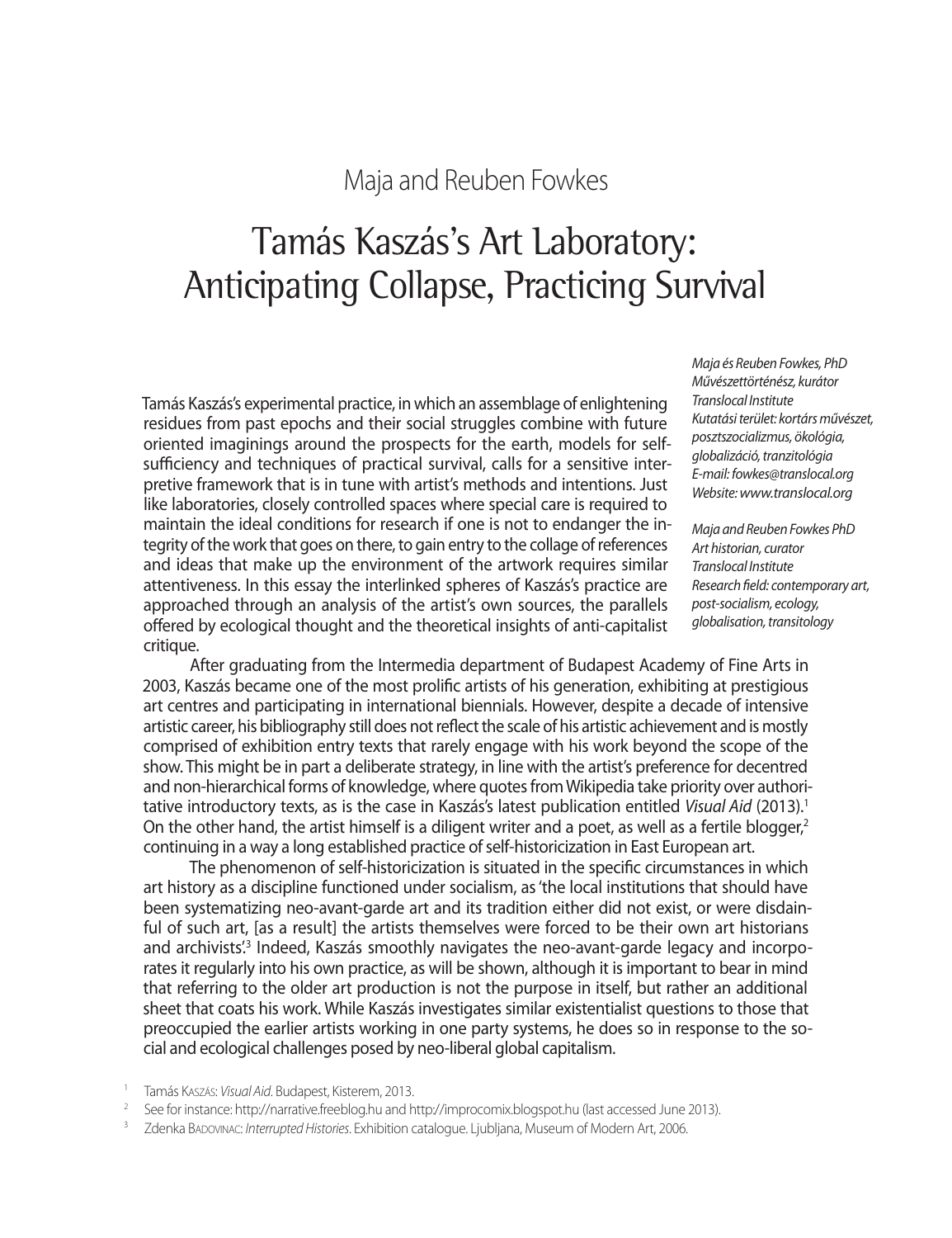Another dimension inherited from the pool of independent East European artistic traditions is his scepticism towards institutional art structures, although Kaszás directs it towards the mechanism of globalised art world. He formulates his critical stance of the institutional art world by agreeing to participate in its circuits until the conditions are met for him to be able to live without having to pursue a professional career and ultimately become an 'ex-artist' who can afford ' an art practice without institutional mediation'. This is the drive behind his collaboration with Anikó Loránt (b. 1977), which bears the name Ex-Artists Collective to illuminate their radical intention to 'exist in a parallel world (institutional and non-institutional) until there are enough goods collected to give up , the art career".<sup>4</sup>

The awareness of the power of collective work is one of the main characteristics of Kaszas's practice, as he has initiated and participated in numerous collaborative activities, some of which were more temporary formations, while the Ex Artists Collective and the Randomroutines with Krisztián Kristóf (b. 1976) acquired a more permanent existence, interestingly both dating back to 2003. In her re-reading of recent art history through the lens of participatory art, art historian Claire Bishop identifies the appeal of collectivity vis-à-vis 'the denigration of the individual', who becomes synonymous with the alienating values of neo-liberalism, while collaborative practice is perceived to offer 'an automatic counter-model of social unity, regardless of its actual politics.<sup>'5</sup> Bishop formulates her discussion as a polemic against Grant Kester's thesis of dialogical art<sup>6</sup>, which she brands as 'politically correct' and a 'new kind of repressive norm<sup>7</sup> in its overriding emphasis on the ethics of the artwork at the expense of all other artistic criteria. Nevertheless, collectivity is a notion that is abundant in a wide spectrum of meanings, from the history of East European art to environmental discourse and the critique of global capitalism.

Despite being understood as heterogeneous and emancipatory in resisting dominant art structures and critiquing social institutions and political systems, collectivity is regularly perceived as something essentially East European.<sup>8</sup> It was selected as one of the 'seven sins or virtues of East European art' in an exhibition that spectacularized the stereotypes of regional artistic production, finding itself in the company of faults such as utopianism and unprofessionalism, as the curators explained that the 'idea of collectivism is connected in essential way to the communist system and its heritage.<sup>9</sup> Situated in that context, the collective aspect in Kaszás's approach is another manifestation of his sleek incorporation of the legacy of East European neoavant-garde art.

However, the collaborative seed that sprouts through Kaszas's practice is arguably more in tune with green thought, in which alienation is one of the serious threats to social sustainability. In his influential study *The Three Ecologies*, published in the wake of the Chernobyl disaster, Felix Guattari warned that 'ecological disequilibrium will ultimately threaten the continuation of life on the planet's surface,<sup>'10</sup> and while societies are in general content to tackle environmental problems 'from a purely technocratic perspective', only an 'ethico-political articulation', encompassing the 'three ecological registers' of the 'environment, social relations and human

- 
- <sup>4</sup> As stated in interview conducted by Maja and Reuben Fowkes on 17 May 2013 in Budapest.<br><sup>5</sup> Claire Bishop: Artificial Hells. Participatory Art and the Politics of Spectatorship. London–New York, Verso, 2012. 12.<br><sup>6</sup> Gra
- of California Press, 2004.<br><sup>7</sup> Bishop 2012. op. cit. 25.<br><sup>8</sup> Zdenka BADOVINAC–Viktor MisiANO–Igor ZABEL: Seven Sins: Ljubljana Moscow. Ljubljana, Moderna Galerija, 2005. 8.<br>9 WHW, New Outlines of the Possible. In: Co*lle*
- 
- 2005. 15. 10 Felix Guattari: *The Three Ecologies*. London, Continuum, 2000. 27.
-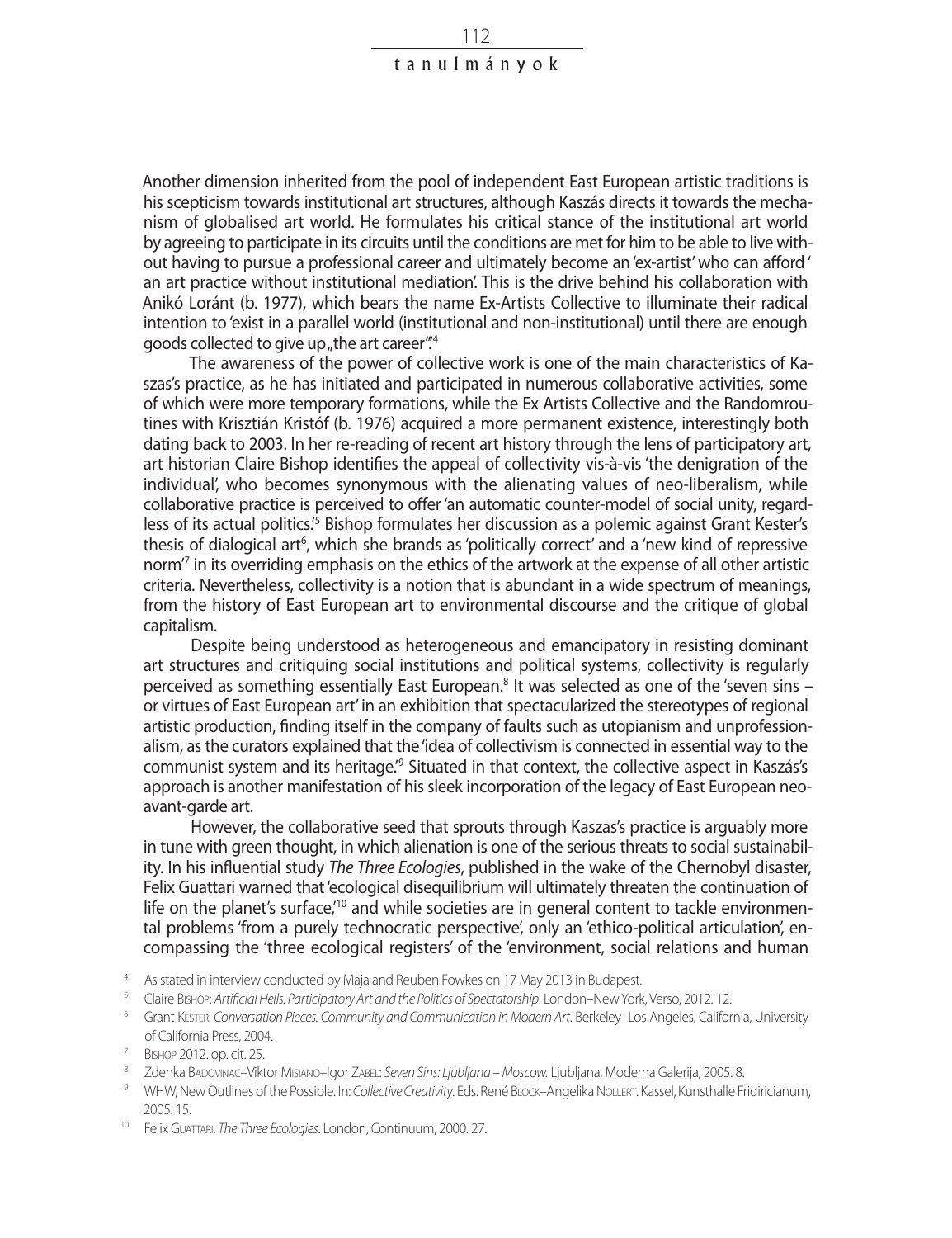subjectivity' offers the chance of a real solution.<sup>11</sup> Guattari called for 'reconstructing the modalities of "group-being" not only through "communicational" interventions but through existential mutations<sup>'12</sup> In other words, the necessity of re-establishing more intimate relationships, of which progressive and durational artistic collaborations could be seen as an exemplary form, is crucial in counteracting pollution that equally affects environmental, social and mental domains of our lives.

An affinity for collective approaches also chimes with the networked culture and modus operandi of contemporary protest movements, whose emergence in the wake of globalization was influentially described by anti-capitalist theorists Michael Hardt and Antonio Negri in their paperback popularization of the notion of the Multitude – a revolutionary social subject that 'is composed of innumerable internal differences that can never be reduced to a unity or a single identity.'13 Drawing on the liberating social and economic insights of the Italian Operarism of the 1970s, a 'cultural, post-Marxist leftwing political movement' that was 'opposed to work ethics and hierarchy as much as exclusive ideological rigidity<sup>14</sup> Hardt and Negri developed radical cri-



Fig. 1. Ex-artist's collective (Anikó Loránt–Kaszás Tamás): PANGAEA, visual aid for historical consciousness, 2011, mixed media installation, variable size. Realised in the architectural and conceptual frame of the 12th Istanbul Biennial

- <sup>11</sup> For discussion of the three ecological registers in relation to artistic practice, see Maja and Reuben Fowkes: Planetary Fore-Cast. The Roots of Sustainability in the Radical Art of the 1970s. Third Text, 23. September 2009. 5. 669–674.<br><sup>12</sup> GUATTARI 2000. op. cit. 34.<br><sup>13</sup> Michael HARDT–Antonio NEGRI: *Multitude*. London, Penguin, 2004. xiv.<br><sup>14</sup>
- 
- 
- Marazzi. New York, semiotext(e), 2007. v.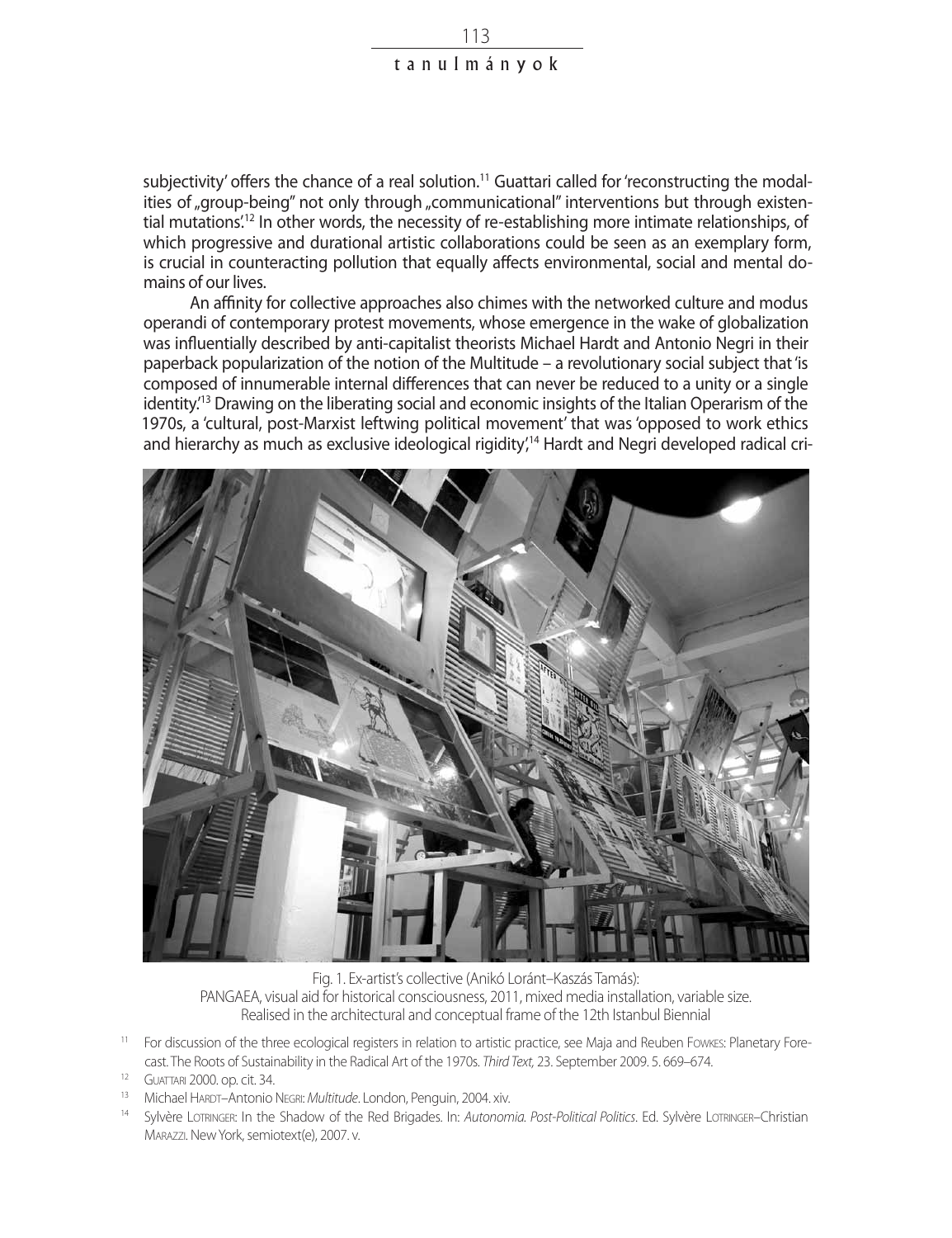tique for the age of globalization. In their view there are 'two faces of globalization', explaining that while 'Empire spreads globally its network of hierarchies and divisions that maintain order through new mechanisms of control and constant conflict,' globalization is also 'the creation of new circuit of cooperation and collaboration that stretch across nations and continents and allow an unlimited number of encounters.<sup>'15</sup>

In that sense, one can observe Kaszás's mode of operating on both levels – voicing strong criticism towards economic globalization and its dominating powers, while at the same time he is logged into the counter-globalization currents. This is visible in the project he developed with Anikó Loránt for 2011 Istanbul Biennial entitled *Pangaea – Visual Aid for Historical Consciousness*, which in its name implies the longevity of the geological history of our planet, pointing to the period more than 200 million years ago when all the continents formed one landmass surrounded by a single ocean *(Fig 1).* While on the one hand it refers to the transformative power of natural matter, Pangaea is also a powerful metaphor for the unity and interdependence of 'all-earth', both historically and from today's globalised perspective.

The installation, consisting of a complex structure made up of wooden poles on which bulletin boards and shelves were arranged with drawings, monitors, crafted objects and projections, was organised around separate wings devoted to the themes of *Symbol Rehab, Agro-culture, Collapsism, As We Live It*, with a *Memorial Centre* located in the inner corridor. Symbolic entrances to the pavilion were marked by posters declaring 'Pangaea United' and 'We are all from Pangaea', emphasizing our common prospects. The installation is also indicative of Kaszás's artistic practice in which various entities are inextricably interlinked and where one artwork leads to another, while many of the concepts, drawings and materials are recycled and re-arranged, forming new constellations with similar re-occurring concerns and long lasting preoccupations.

The power of symbols is not unfamiliar for an artist who was born and grew up in the 'first socialist town of Hungary'. Starting from scratch in the 1950s, on the spot of the geographic centre, it was 'built by workers coming from all parts' of the country and famously dedicated to Stalin, until 1962 when the neutrality of the river Danube was found more suitable to stand in its name.<sup>16</sup> Kaszás programmed guided tours of Dunaújváros to 'acquaint the wider public with curiosities and values of the socialist model town'.17 Witnessing how potent political and social symbols tire, get worn out and get hijacked, or simply acquire new meanings through history, Kaszás incorporates them reoccurringly in his work. The artist puts down his fascination with symbols to the experience of growing up in 'pseudo-socialist Eastern Europe' as he explained:

'Back then, for a child, who most of the time only sensed what is on the surface of things, life was great. The scenery that surrounded me was excellent for communicating clear and pure ideas. I liked the posters and coats of arms made with modern design, whose inspiring force radiated a kind of positive energy. I was enthused by their optimism and the image of the future they were foretelling. Although the scenery has since dissolved, nothing that I could be inspired by has taken the place of those ideas. The symbols have proven to have no real content behind them; they were only fabrications serving to conceal something.'18

<sup>&</sup>lt;sup>15</sup> HARDT–NEGRI 2004. op. cit. xiii.<br><sup>16</sup> 'Be a Tourist on the Architect's Desk' – publication poster by Intercultural Orientation, Dunaújváros, 2006.<br><sup>17</sup> Ibid. One of such tours were organised on the occasion of *Servic* 

Angel. Budapest, Műcsarnok, 2001. 6–7.<br><sup>18</sup> See entry by Tamás Tibor Kaszás for *System Change: Incomplete Project* by tranzit.hu, especially part entitled 'Symbol

Rehab'; http://tranzit.org/posttransition/?page\_id=718 (last accessed June 2013).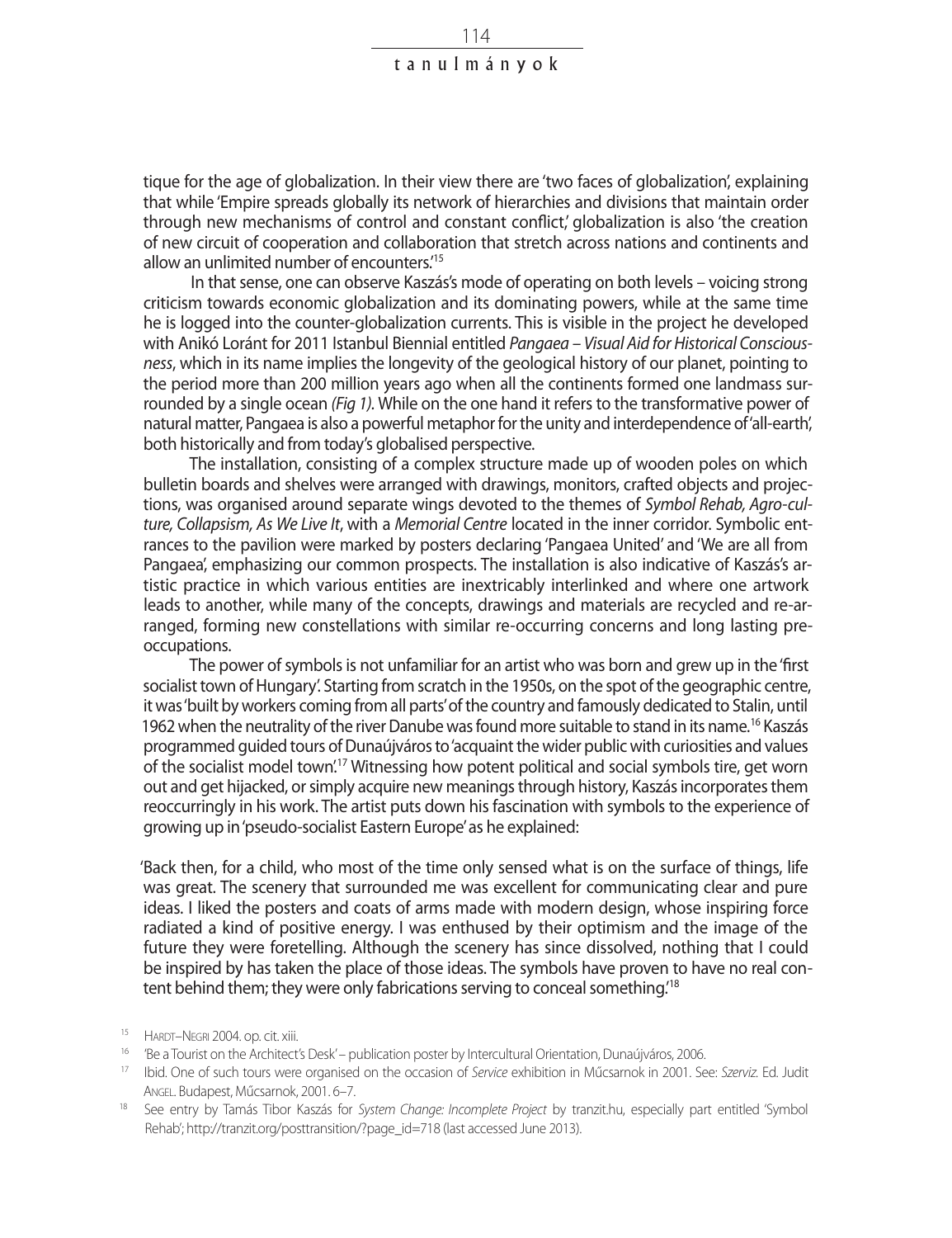As part of *Pangaea*, *Symbol Rehab* consists of prints from the *Fist Collection* that started as a collaborative blog collection of images with information about each piece, such as red fist, the rising one or one pointing down, and so ensuring that in 'this way the archive works also as a living propaganda tool.<sup>19</sup> Furthermore, re-appropriated coats of arms of socialist countries, often stripped of red stars and similar communist paraphernalia to keep only the underlying basic motive of the wreath, that clearly shows how interwoven the natural elements are in the ideological functions, were further decorated and recombined into new potential tools for imagining utopia.

One such use of a reconfigured symbol of the wreath on a grand scale was realized during a public art festival called Urban Potentials in 2006, when as part of The Randomroutines activities Kaszás and Kristóf made a drawing on a firewall in seventh district Rózsa Street 32. Overlooking a nursery courtyard and visible to passers-by on the street, the huge wall was a canvas of opportunity for the artists to address both young and grown-up audiences by creating a surreal story with blue figures engaged in enigmatic actions inhabiting the space of the giant wreath, whose two branches grow from small pots and are twinned and tied together. Rather than wanting to depict a concrete situation, the artists' aim was to 'stimulate fantasy' of the observers by combining the fantastic with the accuracy of natural science book illustrations, posing the unanswerable question of nature/culture relations.<sup>20</sup>

*The Great Seed Saving*, as this public art project was named, could be approached from the concept of 'mental ecosophy' as Guattari envisioned it, that would lead through awakening of 'phantasm', passage of time, of 'mysteries of life and death' to the search for 'antidotes' to mental pollution caused by mass-media and the 'manipulation of opinion by advertising' that promotes the economic profit and investment as the only rational forces in society.<sup>21</sup> In an urban environment where spaces such as firewalls are almost exclusively used for the economic purpose of placing goods into the imaginary consumerist needs of the exposed citizens, an image with the burning fire at the centre, whose message cannot be reduced to shopping instruction, stands there with the potential to ignite the unrestrained imagination.

The figure of the agricultural worker as a revolutionary force is a recurrent theme in Kaszás's symbolic vocabulary and has the lead role in the section of *Pangaea* focused on *Agro-Culture*. Already in the *Demo* exhibition at ICA Dunaújváros in 2003, which was one of the earliest public appearances of the artist, he made a statement with the work *Propaganda Barricade*, which consisted of a mobile barricade on wheels, equipped with posters, activist literature as well as tomatoes and eggs that might come handy in street confrontations.<sup>22</sup> The front of the portable protest station, with incorporated reference to Tamás Szentjóby's iconic 1969 *Portable Trench for Three*, was flanked with rake and scythe – ultimate peasant tools, turned here into weapons and symbols of political uprising that would become leitmotivs which span throughout Kaszás's practice.

A part of the artistic reflection in *Agro-culture* was centred around historic peasant movements that periodically spread across the continent demanding, for instance, as in the case of the English peasants' revolt in late  $14<sup>th</sup>$  century, 'everyone to be equal in plenty and in happiness, and not in terms of penury' and also called for 'rivers and forests and the game' to be-

<sup>19</sup> 'First Collection'. In: *Revolution I Love You: 1968 in Art, Politics and Philosophy*. Eds. Maja and Reuben Fowkes. Manchester, MIRIAD–Manchester Metropolitan University, 2008. 116. 20 *Tűzfal*. Eds. Katarina Šević–Rita Kálmán. Budapest, Fiatal Képzőművészek Stúdiója Egyesület, 2006. 12.

<sup>&</sup>lt;sup>21</sup> Guattari 2000. op. cit. 35.<br><sup>22</sup> *Demo* exhibition was curated by Hajnalka Somogyi at Institute of Contemporary Art in Dunaújváros in 2003.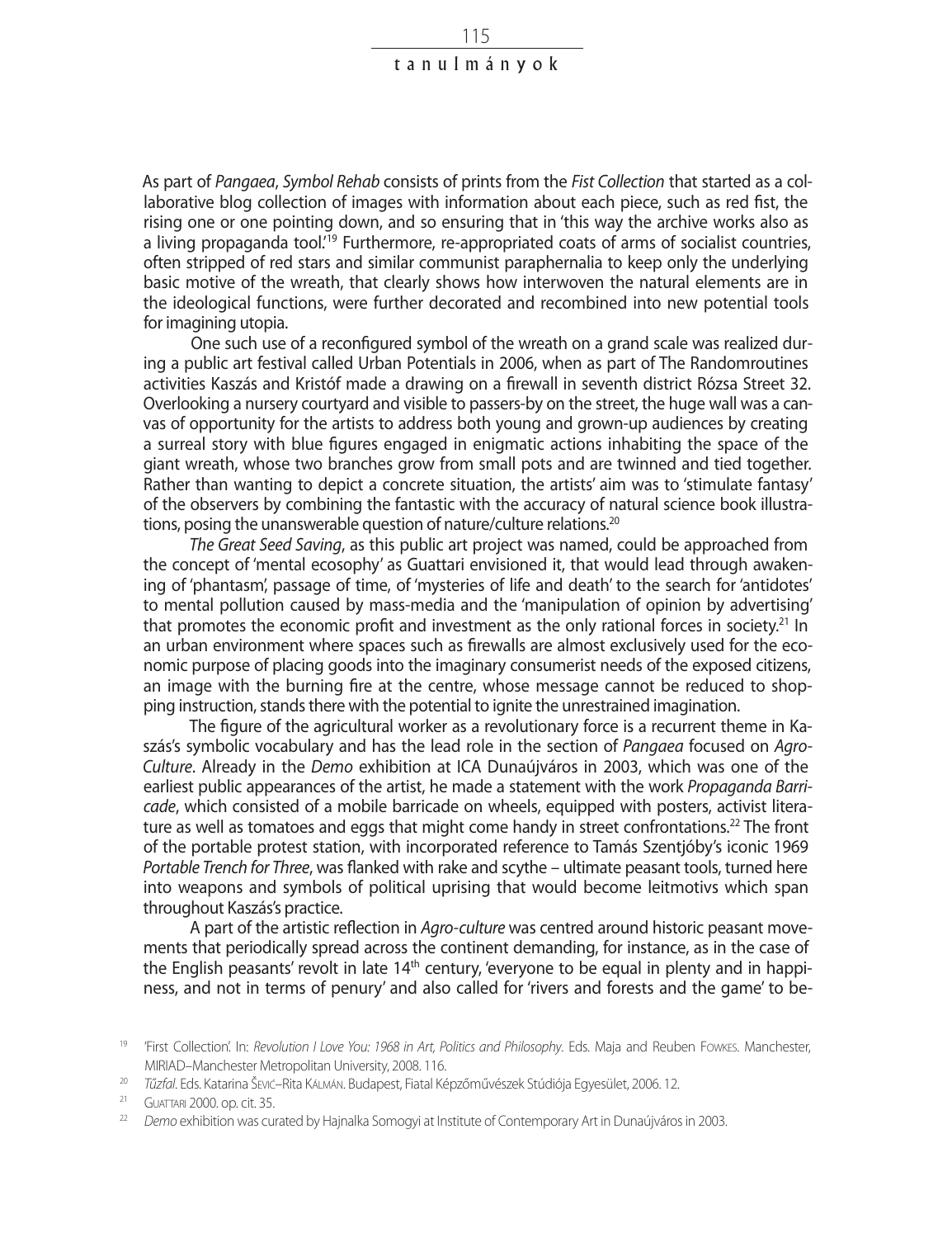come 'common property'.<sup>23</sup> The idealization of the medieval commons that peasant revolt sought to protect has tended to be undertaken in a mood of nostalgia and regret for its pass-



Fig. 2. Tamás Kaszás: We don't ask nor demand, but we take and occupy, 2011, ink and home made walnut dye on paper, 228×100cm

ing with the inevitable development of industrial civilization, beginning with ecologist Garrett Hardin's 1968 text 'The Tragedy of the Commons'.<sup>24</sup> The commons has also reemerged in recent years as a key element in anticapitalist critique and it is in this sense of the common as a goal of future transformation that it appears in the work of Tamás Kaszás.

On the opening pages of *Commonwealth*, Hardt and Negri discuss the concept of the common foremost as 'the common wealth of the material word – the air, the water, the fruits of the soul and all nature's bounty', however insisting that 'results of social production' such as 'knowledges, languages, codes, information, affects' are also part of the common, emphasizing that 'the notion of the common does not position humanity separate from the nature, as either exploiter or its custodian, but focuses rather on the practices of interaction, care and cohabitation in a common world.'25 Notably, it is only in the third sequence of their collaborative critical enquiry that the theorists consider the environmental issues as connected to challenges of contemporary global society. Such an approach is indicative of critical theory's tendency to sideline not only ecological concerns and the insights of green thought, but also the existence of the natural world itself, as epitomized by the attitude of Michel Foucault, who when shown a magnificent landscape would snap back 'My back is turned to it.<sup>26</sup>

While the critique of neo-liberal capitalism spread synchronously across the world on the wings of globalization, the modern ecological consciousness that accumula ted around 1968, despite its planetary ramifications, was only truly able to go global after the end of the Cold War, even if the Iron Curtain proved to be porous in that sense.<sup>27</sup> Indeed, according to some authors, the collapse of communism was triggered by the deteriorating ecological conditions which prompted the rise of civic environmental movements, while at the same time, it was acknowledged that only once the East–West divide ceased to exist could the world's attention be focused on

- <sup>23</sup> Yves Fremion: *Orgasms of History: 3000 Years of Spontaneous Insurrection*. Edinburgh, AK Press, 2002. 22–23.<br><sup>24</sup> Garrett Hanner The Trangely of the Commons Jn: Ken Conse, Gooffrov D. Denryce Green Planet Plugs Eni
- <sup>24</sup> Garrett Hardin: The Tragedy of the Commons. In: Ken Conca–Geoffrey D. Dabelko: *Green Planet Blues. Environmental Politics from Stockholm to Johannesburg*. Colorado–Oxford, Westview Press, 2004.
- <sup>25</sup> Michael Hardt–Antonio Negri: *Commonwealth.* Cambridge, Massachusetts, Belknap Press, 2009. viii.
- <sup>26</sup> Foucault and the Environment. In: *Discourses of the Environment*. Ed. Éric Darier. Oxford, Blackwell, 1999. 6.
- <sup>27</sup> Maja Fowkes: Central European Neo-avant-garde Art and Ecology under Socialism. PhD thesis. University College London, 2012.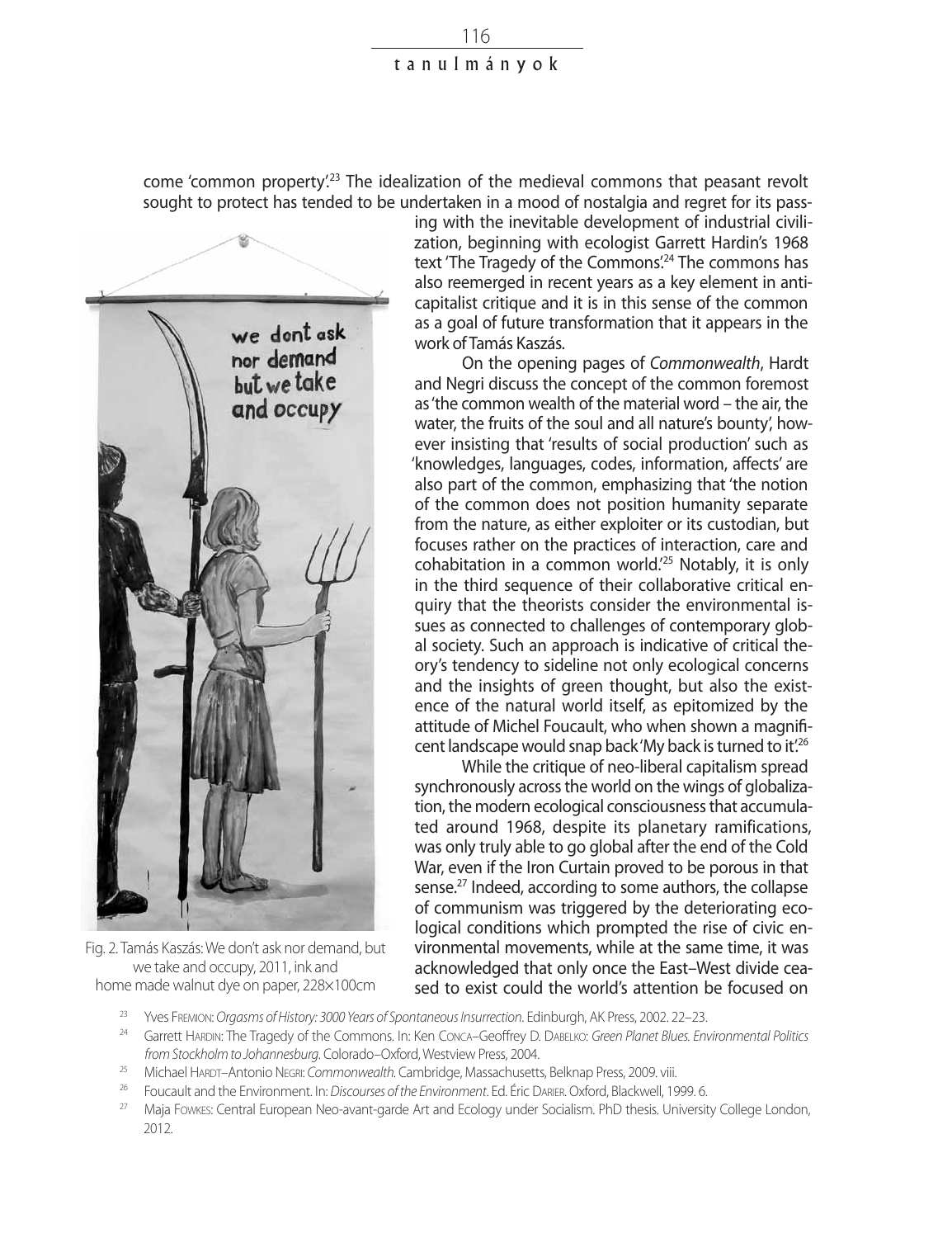environmental issues, palpable in the momentum generated by the 1992 Rio Summit.<sup>28</sup> Nevertheless, the legacy of the ideological distortions through which ecology was perceived under communism remains a productive seam for artistic explorations that also resonates through the agrarian-utopian imagery of *Pangaea*.

The artists' strategy is to salvage from the past potent role models, which they recast as premonitions of the future development of the planet and society. This vision is foremost embodied in the poster that shows a contemporary looking young man and a women appearing on the left side of the frame holding a hay-fork and scythe as their attributes, delicately referencing the iconic 20<sup>th</sup> century image of the revolutionary couple – Vera Mukhina's *Worker and Kolkhoz Woman*, which crowned the Soviet pavilion at the 1937 International Exhibition in Paris. While the original pair made in steel march forwards with their symbolic hammer and sickle raised up, unstoppable in their mission of building socialism, the contemporary duo depicted in *Pangaea* are much more uncertain in their posture, holding the symbolic instruments in such a way that they still maintain their primary function as agricultural tools *(Fig. 2).*

In the Ex-artists' view, agriculture will take on a reinvigorated position in a society that is heading towards economic and ecological collapse, with the return to organic food cultivation being one of the possible modes for survival. Such contemplation is close to the principles of permaculture, according to which a 'restructuring of agriculture is an essential part of any attempt to deal with the environmental crisis with which man finds himself faced.<sup>29</sup> This corresponds to two possible outcomes from running out of natural resources on the planet, as was visualized in the posters belonging to the *Collapsism30* section of *Pangaea* bearing the inscription ' After Oil', where one path leads to a 'new slavery', if things do not change, while the other draws on 'folk-science' to find a way out from imminent catastrophe.

Notably, it is a collapse not a crisis that figures in Kaszás's works, as was for instance shown in the title Cargo Collapsism of his solo exhibition in Bratislava in 2012.<sup>31</sup> The radical theorist originating in Italian Operarism, Franco Berardi Bifo, makes a distinction between the ubiquitous notion of crisis which 'means the destructuration and restructuration of an organism which is nonetheless able to keep its functional structure' – a possibility that he rules out in relation to the stage of today's capitalism, and collapse, which is a more accurate denominator of today's situation. <sup>32</sup> In that sense, global economic crisis marks, according to Bifo, the 'final collapse of a system that lasted five hundred years' which should be seen as 'an anthropological turning point that is going to change the distribution of world resources and of world power.'33

In parallel to such thinking goes also renewed interest in the uncovering of the history of civilizations that no longer exist on earth, such as the ancient Maya and Easter Island, attempting to reach beyond the romantic mystery and nostalgic fantasies projected on such societies. The puzzle put together by archeologists, climatologists, historians and paleontologists researching past civilizations, suggests that the reasons for their disappearance from the face

 $33$  Ibid.

<sup>28</sup> Maja and Reuben Fowkes: The Ecology of Post-Socialism and the Implications of Sustainability for Contemporary Art. In: *Art*  and Theory after Socialism. Ed. Mel Jordan–Malcolm Milles. Bristol, intellect, 2008, 101–111.

<sup>29</sup> Bill Mollison–David Holmgren: *Permaculture 1: A Perennial Agricultural System for Human Settlements*. Tyalgum, Australia, Tagari, 1990. 4.

<sup>&</sup>lt;sup>30</sup> FOR THE MONUMENT TO COLLAPSISM, SEE: SÁNDOR HORNYIK: IMAGINARY ICONOLOGY: ON THE PATH TO UTOPIA, ANTI-UTOPIA, AND DYSTOPIA. In: The Science of Imagination. Ed. Hajnalka Somogyi. Budapest, Ludwig Museum–Siemens Stiftung, 2011, 76–82.

<sup>31</sup> *Cargo Collapsism* was held at Faica Gallery in Bratislava in 2012. See: http://artycok.tv/lang/en-us/17703/cargo-collapsism (last accessed October 2013).

<sup>32</sup> Franco Berardi Bifo: *The Soul at Work: From Alienation to Autonomy*. Los Angeles, Semiotexte, 2009. 212.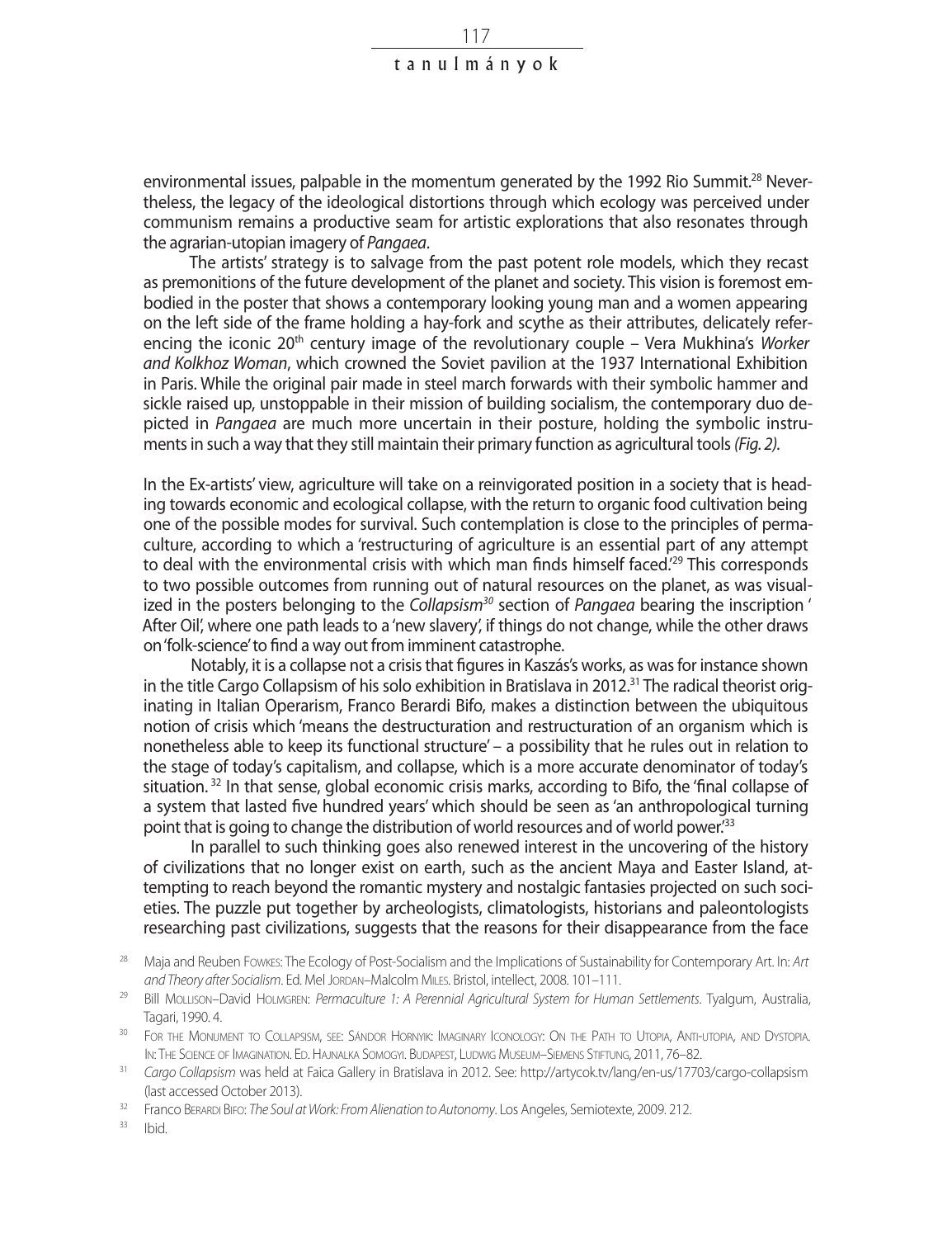of Earth were 'at least partly triggered by ecological problems: people inadvertently destroying the environmental resources on which their societies depended.'34 The collapse of modern society however, which is ultimately also caused 'by scarcity of environmental resources', will not happen in isolation as was the case before, but, according to scientist Jared Diamond, ' for the first time in history, we face the risk of a global decline.<sup>'35</sup>

In Kaszás's view, although the economic, political and ecological situation is heading towards collapse, this could create an opportunity to 'form a new society', for which he is preparing by working on his survivalist skills, rather than engaging in political activism. This is visible in the artist's withdrawal from Budapest and settling in Szigetmonostor on the island of Szentendre, where he found more suitable conditions for leading a 'slower lifestyle' and being closer to 'permaculture gardening, folk science and agro-culture', notions and experiences that are crucial to his current preoccupations with developing future models for survival. This is further emphasised by the artist's appearance and disappearance from the institutional art world, where exit rather than political activism is his response to the current less than optimis-tic situation.

In a chapter of *Temporary Autonomous Zones* entitled 'The Will to Power as Disappearance', American anarchist writer Hakim Bey discusses the tactics of disappearance, which he envisions as 'a very logical radical action for our time' since these gestures are made against institutions as well as politics and can be seen as replacing 'traditional revolutionary confrontation'.<sup>36</sup> Similarly, according to Bifo, the 'prospect of revolution is not open to us' as it 'entails an exaggerated notion of the political will over the complexity of contemporary society' and therefore the main prospect is 'to shift to a new paradigm not centred on product growth, profit, and accumulation, but on the full unfolding of the power of collective intelligence.<sup>37</sup>

In a recent interview recorded for an on-line art TV channel, one can observe Kaszás cooking outdoors on a self-built oven that does not require much wood to heat.<sup>38</sup> This belongs to tools and concepts that the artist 'collected from the folk-science', and is used as an exercise in developing survival skills. *Famine Food* is another common project with Loránt that is ongoing since 2011 and consists of drawings, prints, images and other visual aids as well as texts and objects that serve the purpose of showing useful information about edibles that can be collected or produced in times of need. 'Wild plants are invaluable during time of famine or crisis' writes Richard Mabey, the author of seminal seventies bestseller *Food for Free*, explaining that they are 'quickly available, tough, resilient, resistant to disease, indifferent for the most part to climate and soil condition', in other words, they thrive 'under conditions that our pampered cultivated plants would find intolerable', while also voicing a warning that at the same time they are 'in danger of vanishing from popular knowledge.<sup>'39</sup>

For his 2009 solo exhibition in Open Space in Vienna the artist presented *Forestschool* and published a small guide which is an assemblage of writings, drawings and slogans that disclose ideas of living in close proximity to the natural world *(Fig. 3).*40 The artist's attention is caught by apples, which 'fall down from the trees so slowly and that is the most perfect drum music', a poem to nettle that is 'paradox coincidence', and a warning that for survival it is not enough to learn 'some hunter's tricks' but 'forest's poetry has to be studied as well.'

<sup>&</sup>lt;sup>34</sup> Jared Diamond: *Collapse: How Societies Choose to Fail or Succeed*. New York, Penguin, 2005. 6.<br><sup>35</sup> Ibid. 23.<br><sup>36</sup> Hakim Bry: 7.4.7. The Temporany Autonomous Zone Ontological Anarchy Poetic Terrorism. Nov

<sup>36</sup> Hakim Bey: *T.A.Z. The Temporary Autonomous Zone, Ontological Anarchy, Poetic Terrorism*. New York, Autonomedia, 2003. 126.

<sup>37</sup> Franco Berardi Bifo: Exhaustion and Senile Utopia of the Coming European Insurrection. *e-flux journal,* 21, December 2010.

<sup>&</sup>lt;sup>38</sup> Interview recorded on 11 December 2012. http://artycok.tv/lang/en-us/16885/tamas-kaszas. (Last accessed June 2013).<br><sup>39</sup> Pichard Mappe Food for Free 4 Guide to the Edible Wild Plants of Pritcip Jondan William Colline

<sup>&</sup>lt;sup>39</sup> Richard Mabey: *Food for Free: A Guide to the Edible Wild Plants of Britain*. London, William Collins and Sons, 1972. 14.<br><sup>40</sup> Tamás Kaszás: *Waldschule/ Forestschool Guide.* Nr. 1. Budapest, n. d.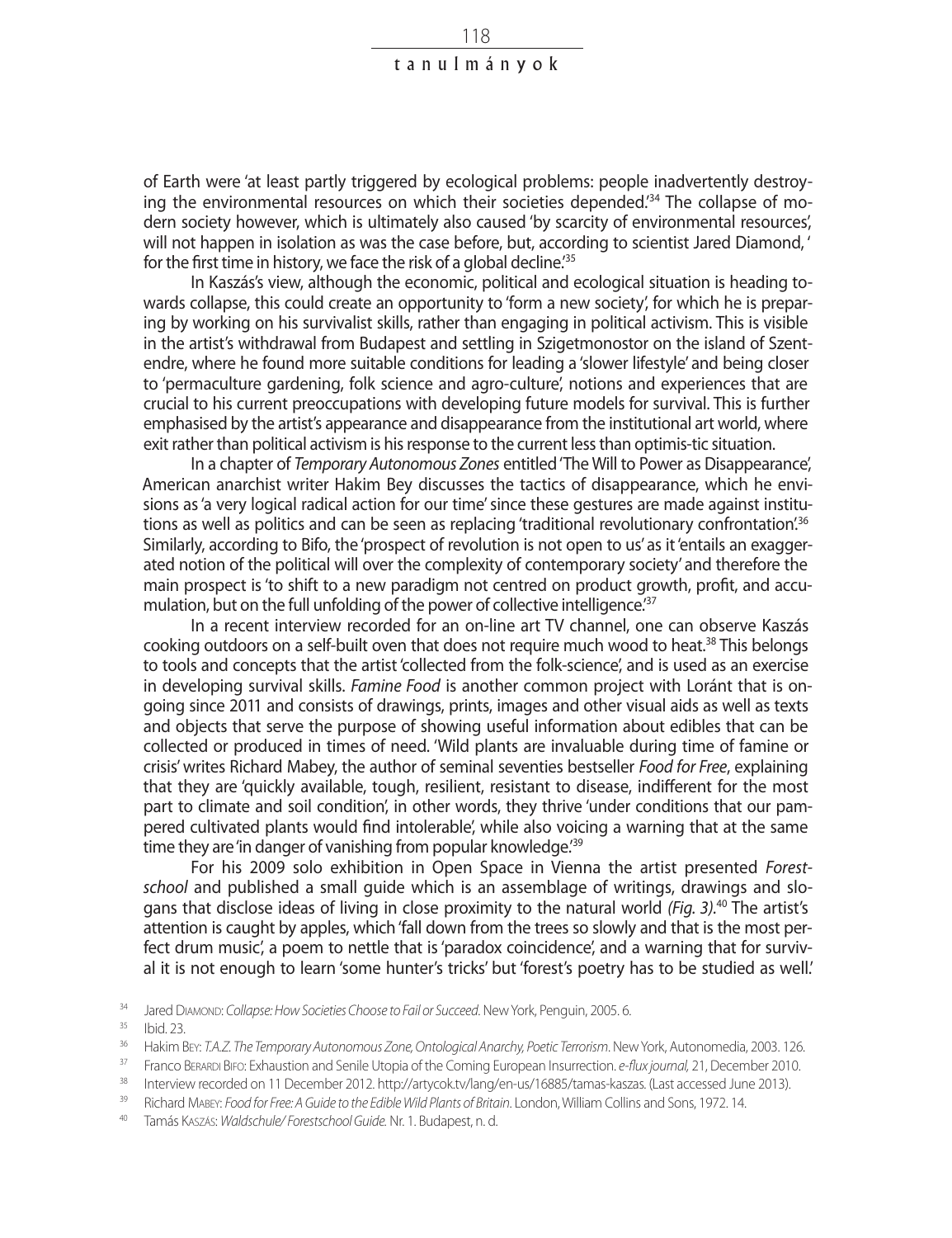This work references pioneers of modern transcendental naturalism, such as Henry David Thoreau, who poetically exclaims that in 'short, all good things are wild and free.<sup>41</sup>

The notion of shelter as a building that provides protection and a refuge also regularly occurs in the work of Kaszás, while one of the earliest instances was the *Children Squat Model*, built with Anikó Lorant in Studio Gallery in 2003. The idea of shelter is especially relevant from the survivalist point of view and several such structures have been envisioned including *Megashelter* from 2011, in which Kaszás combined inherent knowledge of making shelter from folk-science with modernist architectural superstructures and aesthetics of recycled materials. It is a flexible composition as 'there are no finalised fundamental principles, everything can be developed, discarded or carried on any time.<sup>42</sup>



Fig. 3. Ex-artist's collective (Anikó Loránt–Kaszás Tamás): Waldschule (Forest school), 2010, installation (mixed media materials installed on wood construction) and slide show: 2×80 of slides projected parallel without synchronisation, variable size of a bulletin-board (vertical: 1m horizontal: ~7-12m) built from 3×5cm diameter roof slats

For the installation *Amphibian (bulletin-board/yurt or theory/practice)* from 2011, Kaszás and Loránt transformed the bulletin-board that was used as an exhibition display structure, and therefore symbolizing theory, into a yurt, a practical traditional dwelling, while keeping the option of reversing the process, while the yurt itself can take on the function of display. Their interest in turning theory into practice is related to learning survivalist skills, as preparedness is a pre-condition for successful transformation in challenging times, but also

<sup>41</sup> Henry David Thoreau: *Civil Disobedience and Ot*h*er Essays*. New York, Dover Publications, 1993. 66.

<sup>42</sup> József Mélyi: Összeomlás után (After the Collapse). *Élet és Irodalom,* 55. 44. 4. (November 2011.) 22.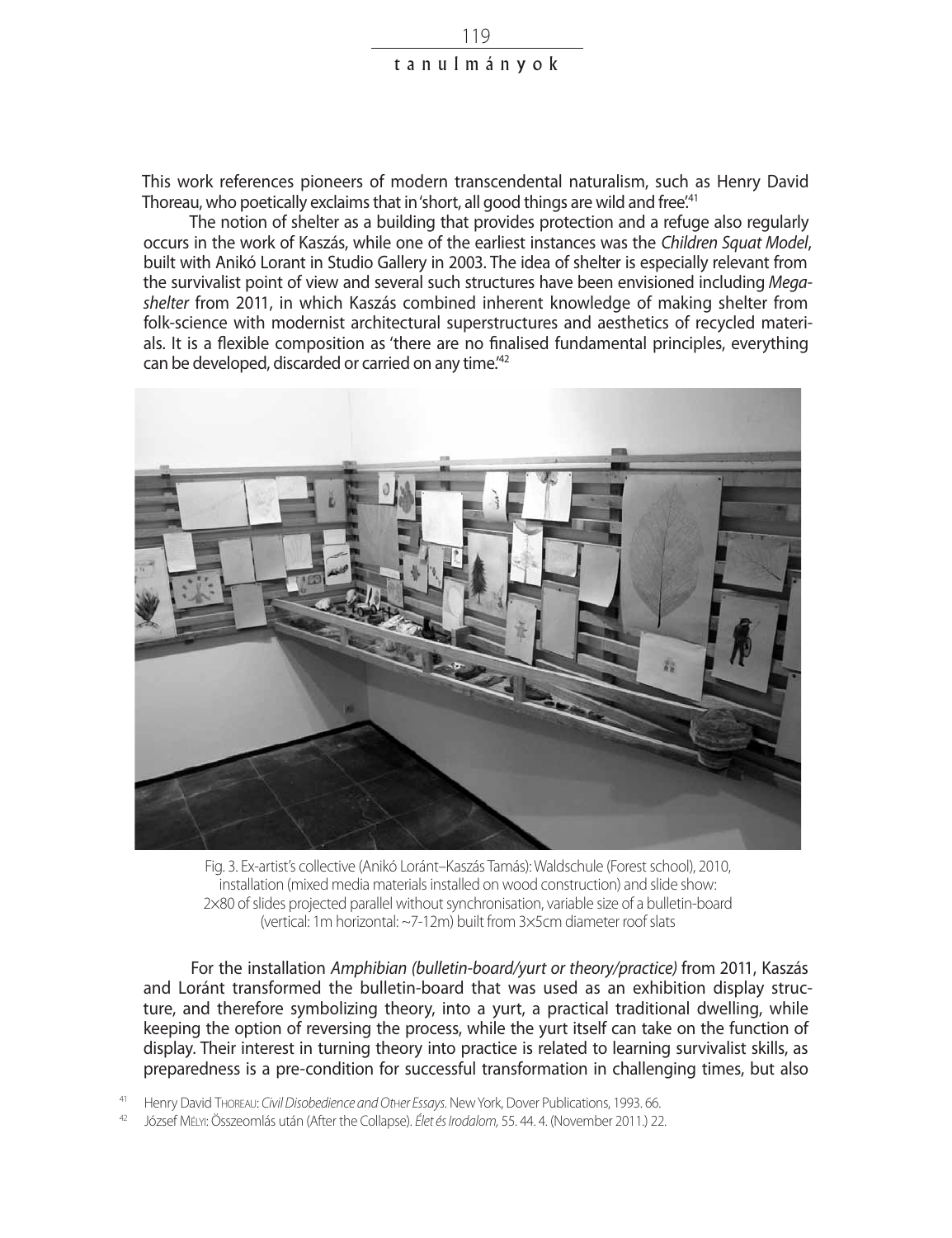the awareness that only once (green) theory is turned into a practical lifestyle does it become truly emancipatory.

The interconnectedness of art and life forms the core of the *Pangaea* section labelled *As We Live It*, interestingly turning their working motto into a proclamation 'Never Work' and ' Contemplate', which can be found inscribed on posters and waved on flags *(Fig. 4 ).* These ideas also appeared on the starting pages of their self-published *Self-Orientation Book* on the occasion of the joint exhibition in Liget Gallery in 2007. A watercolour depicts a solitary figure sitting



Fig. 4. Tamás Kaszás: Contemplatio X Never work, 2007, water color and pencil on paper installed on a wood stick, ~35×45cm

on top of a green hill, while the dialogue goes: 'What are you doing? – Nothing. – That's the best. Teach me how to do it!<sup>43</sup> Having to learn not to work is also an illustration of the understanding that 'we have been working too much over the last five centuries', as Bifo explained, which resulted in 'abandonment of vital social functions' and therefore 'we need a massive reduction in work time […] in order to reweave the fabric of the social relation'. Furthermore, he states: 'linking survival and subordination to the process of exploitation was a necessity of capitalist growth', while 'misery and war will be the norm of the social relationship' until 'the majority of mankind is free from the connection between income and work<sup>144</sup>

Seen from this perspective, Kaszás and Loránt's invitation not to work brings us back to the po-

tent idea of strike, refusal, disappearance and exit as critical strategies for combating the post-Fordist condition in contemporary art, a diagnosis of which was palely pictured by sociologist Pascal Gielen in *The Murmuring of the Artistic Multitude: Global Art, Memory and Post Fordism*. Immaterial labourers are especially exposed to post-Fordist conditions of mobility, flexible working hours and adaptability that tend towards the hybridization of 'the spheres of private and working life'45 in the interests of economic productivity, of which artists can be considered a proto-type. A much sharper vision is expressed by Bifo's *The Soul at Work*, in which voluntary over-time work as a form of contemporary slavery, aggravated by constant connectivity to digital devices, triggers the widespread estrangement of cognitive labourers and gives rise to 'an entire range of collective pathologies' from panics attacks to mass depression. $46$  In that sense, exiting the rules of the art world and the norms of the social system, applying the tactics of disappearance and refusal of work, can be considered vital strategies of resistance to the threat to human subjectivities posed by the spread of post-Fordism in contemporary life.

The inner part of *Pangaea* is devoted to a *Memorial Centre* that contains chalk drawings depicting the posters for the uprisings, revolutions and social movements that erupted in the past,

- 43 *The Self-Orientation Book, no authors, no publishers, no page numbers.*<br>44 *PERADE PEG 2000 OD 61: 213 214*
- <sup>44</sup> BERARDI BIFO 2009. op. cit. 213–214.<br><sup>45</sup> Pascal GIFLEN<sup>T</sup> The Murmuring of the
- <sup>45</sup> Pascal Gielen: *The Murmuring of the Artistic Multitude. Global Art, Memory and Post-Fordism,* Antennae, Amsterdam, 2009. 19.
- <sup>46</sup> Berardi Bifo 2009. op. cit. 12.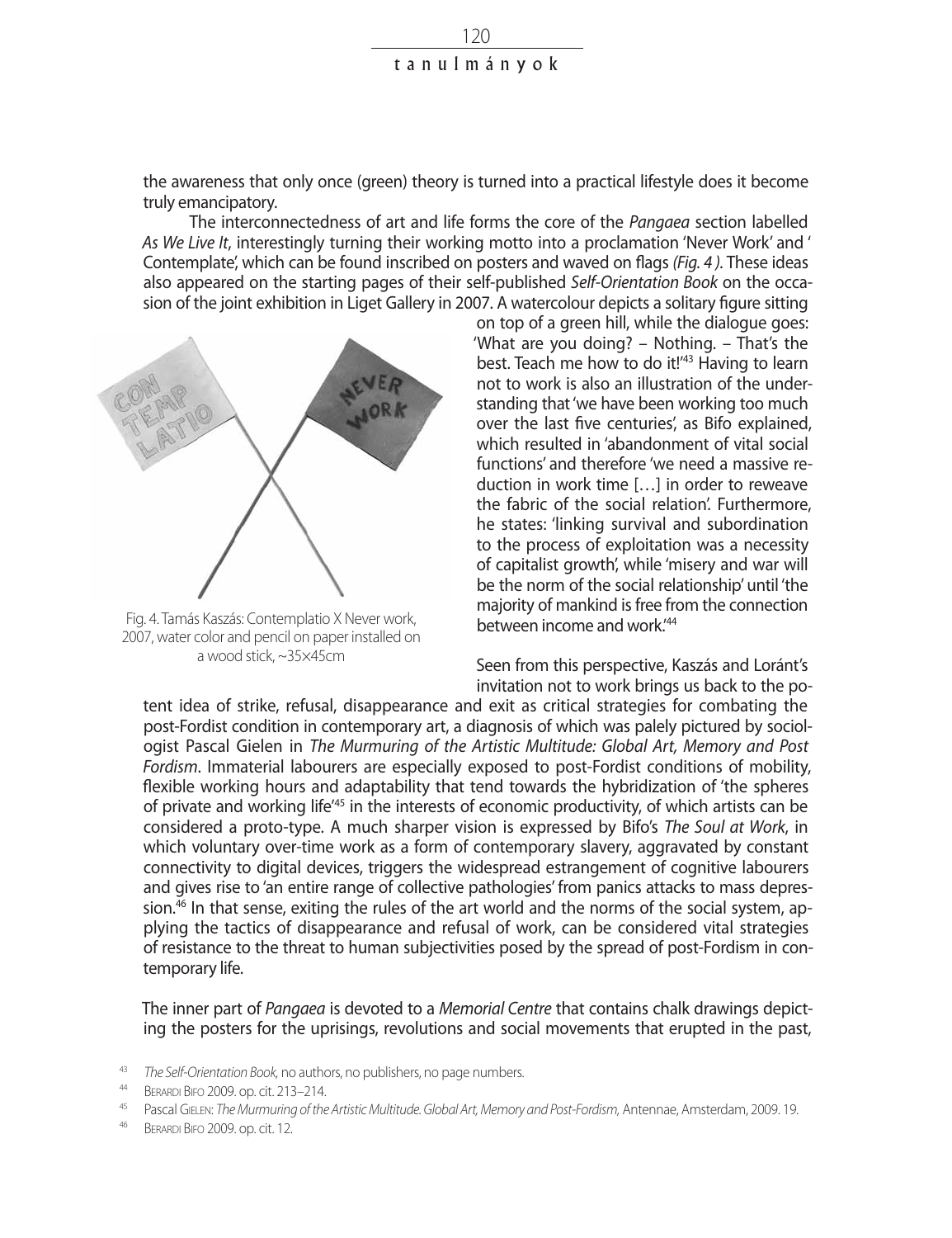but by leaving out all textual references and keeping only the striving images of the protagonists, the artists pay tribute to re-occurring attempts to change the world for the better. www. translocal.org

### **A globalizáció és az antikapitalista kritika válogatott magyar nyelvű irodalma**

#### **1965**

Gramsci, Antonio: *Marxizmus, kultúra, művészet.* Ford. Fogarasi Miklós et al. Budapest, Kossuth, 1965.

**1989**

*Politikai ökológia.* Szerk. Szabó Máté. Budapest, Bölcsész Index, 1989.

**1996**

Deleuze, Gilles–Guattari, Felix: Rizóma. Ford. Gyimesi Tímea. *Ex-Symposion,* 5. 1996. 15–16. 1–17.

#### **1997**

*Buldózer médiaelméleti antológia.* Szerk. Ivacs Ágnes– Sugár János. Budapest, Media Research Alapítvány, 1997.

Gilles Deleuze: Utóirat az ellenőrzés társadalmához. Ford. Ivacs Ágnes. L. n.; Manuel De Landa: Piacok és antipiacok. Ford. Ivacs Ágnes. L. n.

#### **1998**

Guattari, Félix: Ökozófia. Ford. Karádi Éva. *Magyar Lettre Internationale,* 8. 1998. 30. 24–25.

#### **2001**

Erhardt Miklós–Vérnagy Tibor (szerk.): *Manamana.* Budapest Liget Galéria, 2001.

Michael HARDT-Antonio NEGRI: Birodalom (előszó). Ford. Erhardt Miklós. http://www.c3.hu/~ligal/ManaBiroda-

lom.html (letöltés ideje: 2013. október 18.) Franco "Bifo" Berardi: A kollektív globális értelmiségi önszerveződése. Ford. ERHARDT Miklós. http://www.c3.hu/~ligal/Mana Bifo3.html (letöltés ideje: 2013. október 18.)

#### **2004**

Boda Zsolt: *Globális ökopolitika.* Budapest, Helikon, 2004.

#### **2005**

Haraway, Donna J.: Kiborg kiáltvány: tudomány, technika és szocialista feminizmus az 1980-as években. Ford. Kovács Ágnes. *Replika,* 2005. 51–52. November. 107–139.

*Környezet és etika.* Szerk. Lányi András–Jávor Benedek. Budapest, L'Harmattan, 2005.

#### **2006**

Harvey, David: A tér-idő sűrűsödés és a posztmodern állapot. Ford. Vargha Zsuzsanna. *Café Bábel,* 15. 2006. 52. 91–104.

DEBORD, Guy: A spektákulum társadalma. Ford. ERHARDT Miklós. Budapest, Balassi–BAE Tartóshullám, 2006.

#### **2008**

Debord, Guy: *Kommentárok a spektákulum társadalmá*hoz. Ford. ERHARDT Miklós. Budapest, Trafó Kortárs Művészetek Háza, 2008.

Fraser, Nancy: Az újraelosztástól az elismerésig? In: Rasszizmus a tudományban. Szerk. KENDE Anna-VAJDA Róza. Budapest, Napvilág, 2008. 337–387.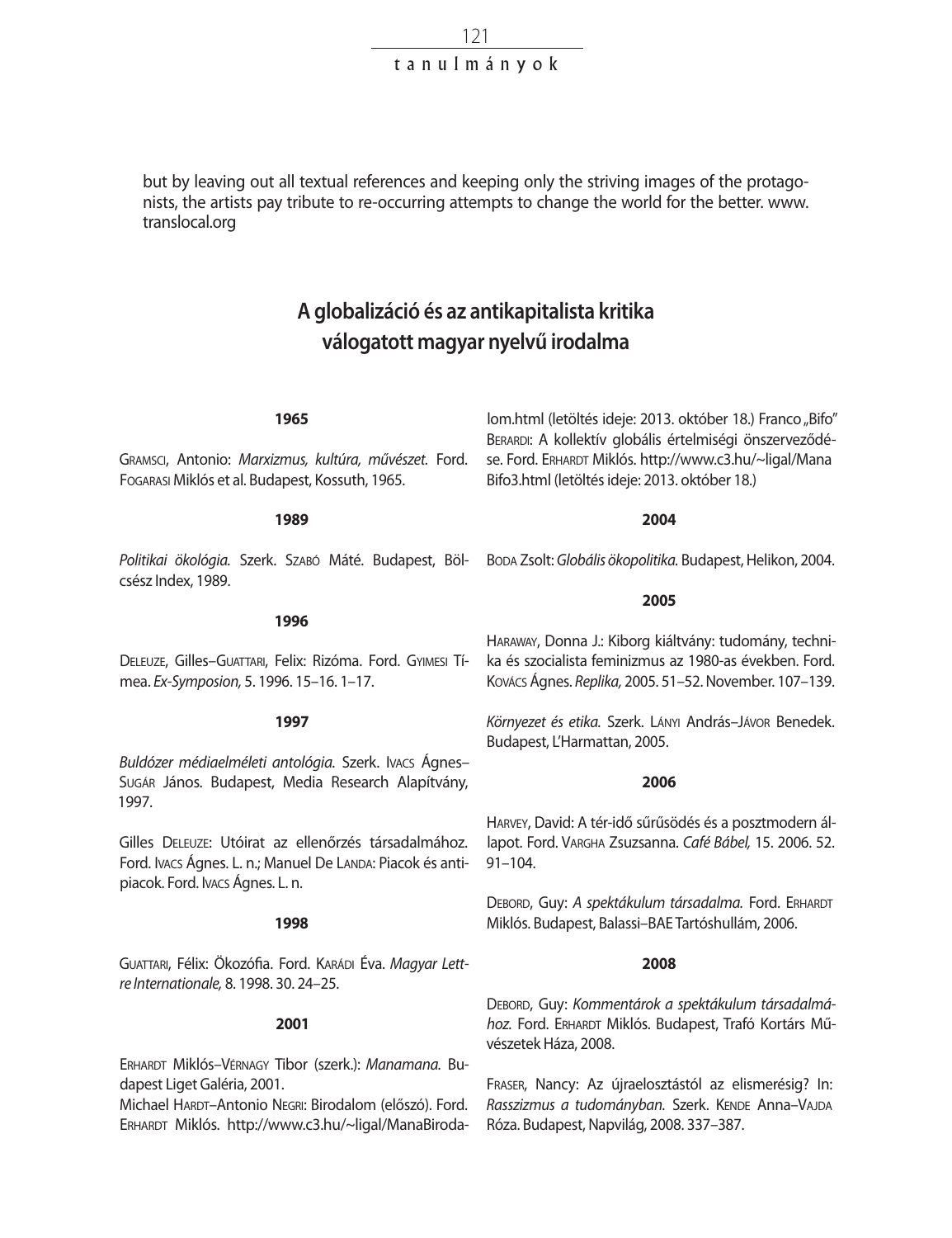Szabó Máté: Globális kommunikáció, civil társadalom, tiltakozás. *Fordulat,* 1. 1. 2008. Tél. 96–119.

Žižek, Slavoj: 1968-ban a struktúrák kimentek az utcára – vajon megint megteszik-e? Ford. Bartha Eszter. *Eszmélet,* 20. 2008. 80. 188–208.

#### **2009**

BADIOU, Alain: A kommunizmus múltja, jelene és jövője. Ford. Balázs Gábor. *Fordulat,* 2. 2009. Nyár. 5. 95–108.

HARVEY, David: Az "új" imperializmus: Felhalmozás kisemmizés által. Ford. Szépe András. *Fordulat,* 2. 7. 2009. Tél, 78–106.

Scheiring Gábor–Jávor Benedek (szerk.): *Oikosz és polisz: zöld politikai filozófiai szöveggyűjtemény.* Budapest, L'Harmattan–BCE Társadalomelméleti Kollégium–Pázmány Péter Katolikus Egyetem Jog- és Államtudományi Kar, Környezetjogi és Gazdasági Szakjogok Tanszék–Védegylet, 2009.

#### **2010**

DELEUZE, Gilles: "Á" mint "állat" – Gilles Deleuze ábécéjéből. *Nagyvilág,* 55. 2010. 4. 331–338.

Therborn, Göran: *A marxizmustól a posztmarxizmus felé?* Ford. Bózsó Péter. Budapest, L'Harmattan–Eszmélet Alapítvány, 2010.

Lányi András: *Az ember fáj a földnek: utak az ökofilozófiához.* Budapest, L'Harmattan, 2010.

*Miért fenntarthatatlan, ami fenntartható?* Szerk. Lányi András–Farkas Gabriella. Budapest, L'Harmattan, 2010.

#### **2011**

LACLAU, Ernesto: A populista ész. Ford. Csorpás Gábor. Budapest, Noran Libro, 2011.

*Összeállította: Nagy Kristóf*